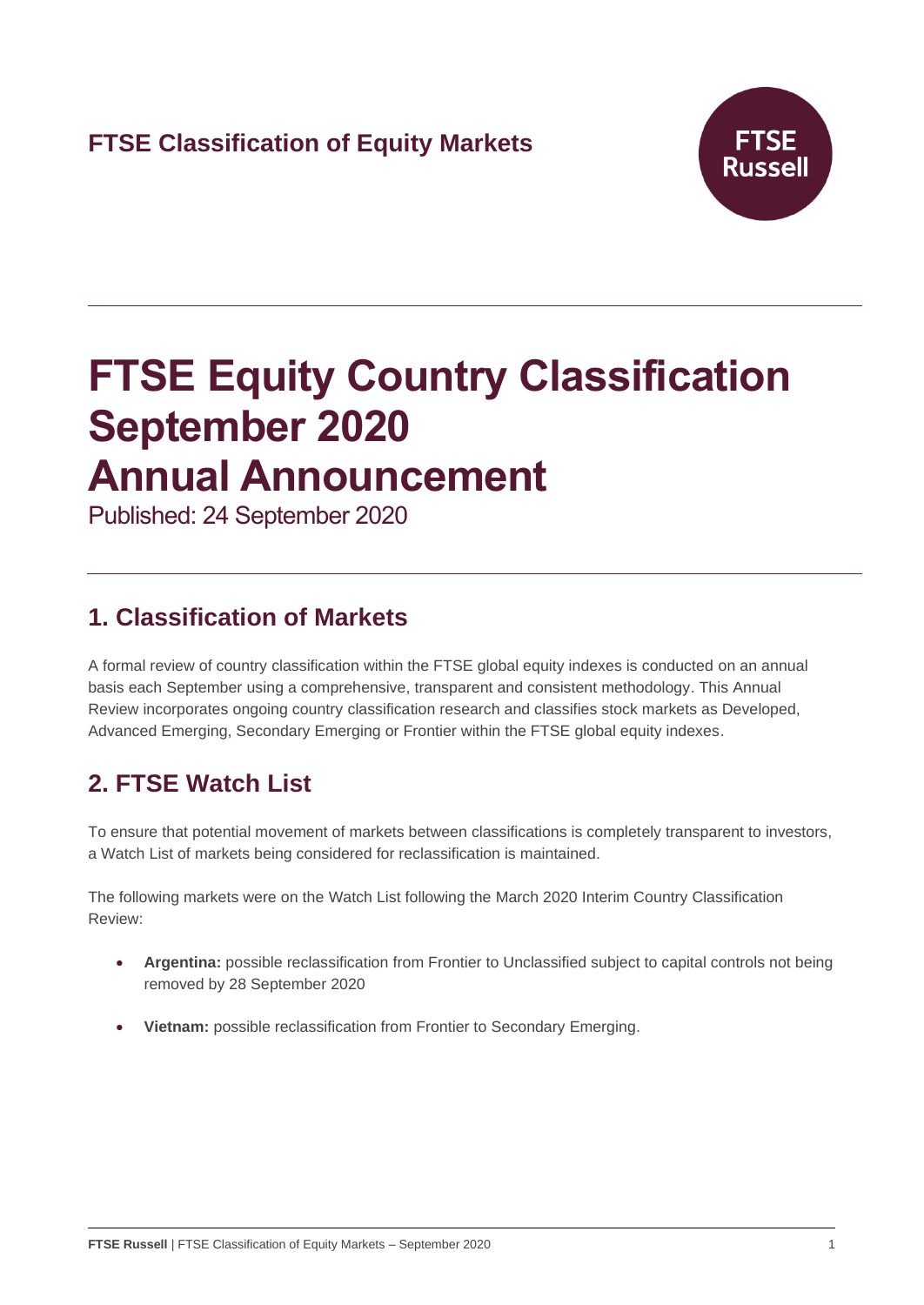## **3. Progress of Watch List markets since March 2020**

### **Secondary Emerging Watch List**

#### **Vietnam**

Vietnam was added to the Watch List in September 2018 for possible reclassification to Secondary Emerging market status. Vietnam continues to not meet the "Settlement Cycle (DvP)" criterion which is currently rated as 'Restricted'. This is due to the market practice of conducting a pre-trading check to ensure the availability of funds prior to trade execution. Since by default, the market does not experience failed trades, the "Settlement – Rare incidence of failed trades" criterion is unrated.

Additionally, improvements are sought with regard to the registration of new accounts, where market practice can extend the registration process and also to the introduction of an efficient mechanism to facilitate trading between non-domestic investors in securities that have reached, or are approaching, their foreign ownership limit.

FTSE Russell acknowledges the constructive interaction with the Vietnam market authorities over the last 12 months and recognises their efforts to develop the capital market. FTSE Russell looks forward to continuing the engagement.

**Vietnam is retained on the Watch List as a Frontier market** and will be reviewed for possible reclassification as a Secondary Emerging market within the FTSE Country Classification scheme at the Annual Review in September 2021.

#### **Frontier Watch List**

#### **Argentina**

Following the continued imposition of capital controls, FTSE Russell announced that, effective from September 2020, Argentina would be reclassified from Frontier to Unclassified market status subject to existing capital controls not being removed by 28 September 2020. Further details are available in the following notification: Argentina - [Treatment in FTSE Russell Indexes](https://research.ftserussell.com/products/index-notices/home/getnotice/?id=2595359)

### **4. New Addition to the Watch List**

Following the September 2020 Annual Review, FTSE Russell is pleased to announce that **Russia** is being added to the Watch List to commence the engagement process prior to a possible future reclassification.

**Russia** is currently classified as a Secondary Emerging market and is being added to the Watch List for possible reclassification as Advanced Emerging in recognition of the developments at the Moscow Exchange (MOEX) that have resulted in increased liquidity in the locally listed securities.

Prior to a reclassification to Advanced Emerging market status, FTSE Russell will look for evidence of improvements to the registration process for new accounts, and also to an increase in the number of global custodians supporting settlement in Russian Rubles.

Please note that markets with a country classification of Secondary Emerging or Advanced Emerging are eligible for FTSE Russell Emerging Indexes.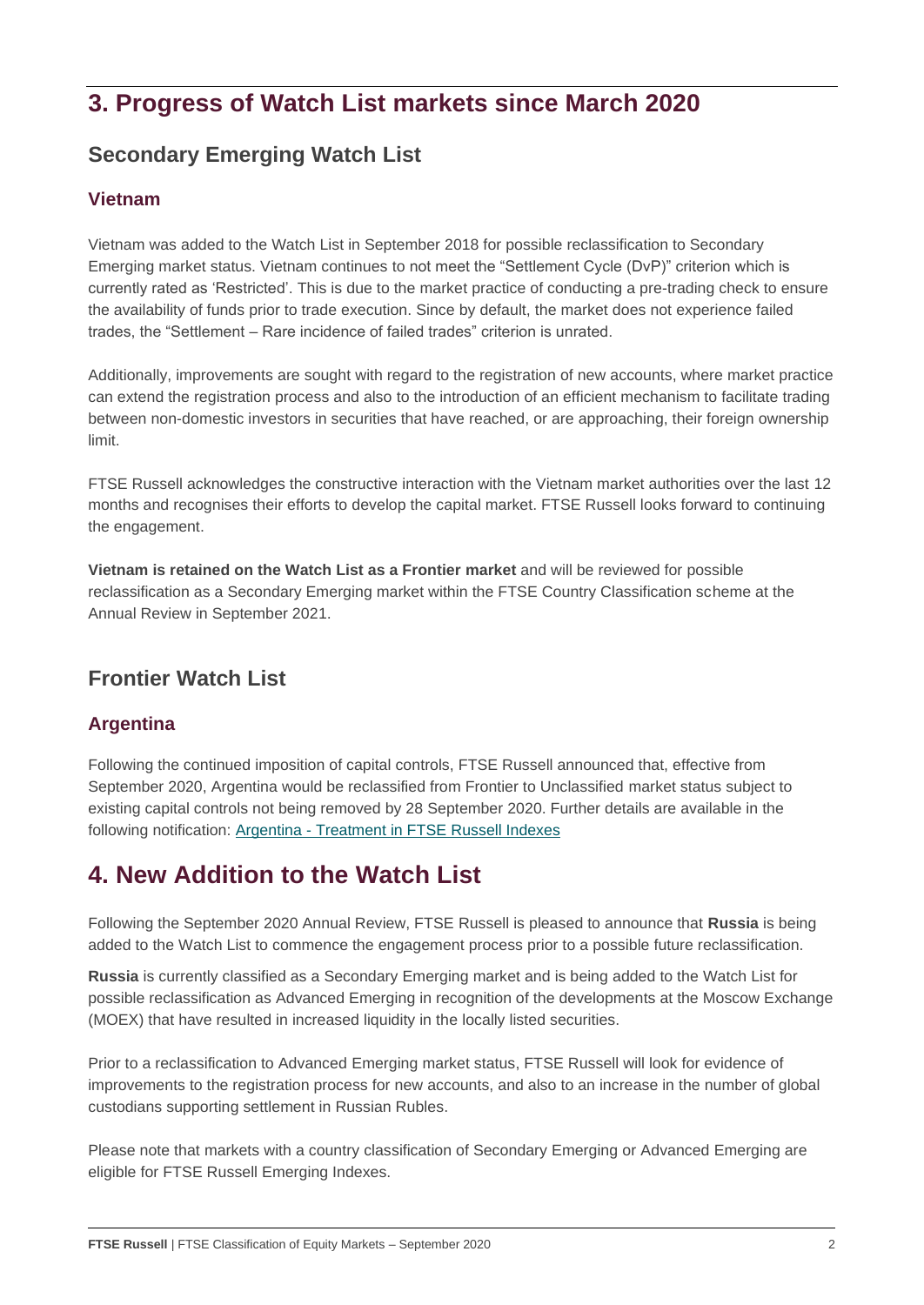### **5. The September 2020 Watch List is as follows:**

- **Russia**: possible reclassification from Secondary Emerging to Advanced Emerging
- **Vietnam:** possible reclassification from Frontier to Secondary Emerging.

For more information please visit:<https://www.ftserussell.com/equity-country-classification>

### **6. Confirmed reclassifications effective September 2020**

The following Country Classification changes were reflected in FTSE Russell indexes in conjunction with the September 2020 index review, effective from the open on Monday 21 September 2020:

- **Romania:** reclassification from Frontier to Secondary Emerging market status.
- **Peru:** reclassification from Secondary Emerging to Frontier market status
- **Tanzania:** reclassification from Unclassified to Frontier market status.

**Argentina** will be reclassified from Frontier to Unclassified if the existing capital controls are not removed by 28 September 2020.

For more information please visit:<https://www.ftserussell.com/equity-country-classification>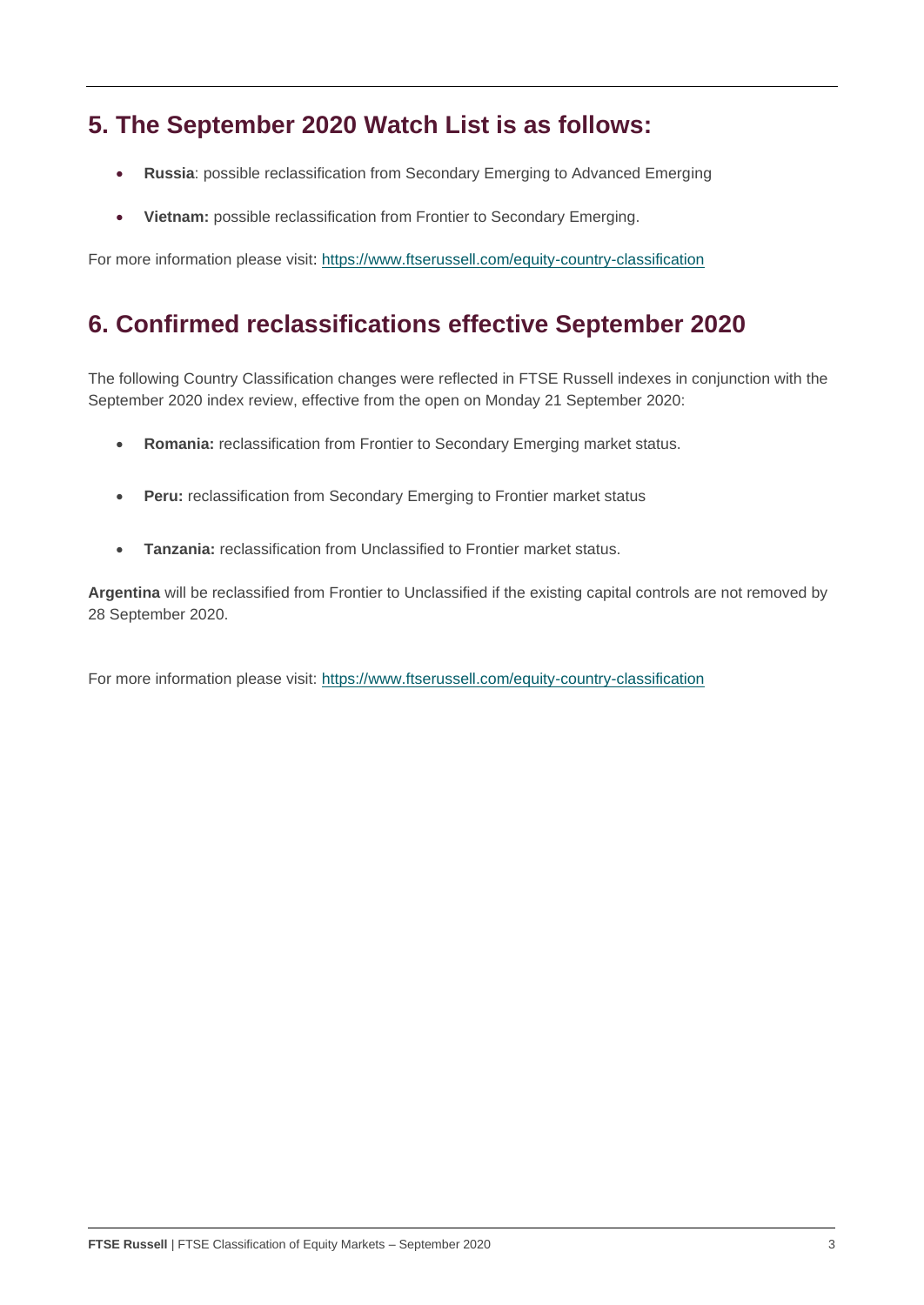The table below shows the FTSE country classification of equity markets as at September 2020.

| <b>Developed</b>   | <b>Advanced Emerging</b> | <b>Secondary Emerging</b> | <b>Frontier</b>             |
|--------------------|--------------------------|---------------------------|-----------------------------|
| Australia          | <b>Brazil</b>            | Chile                     | <b>Bahrain</b>              |
| Austria            | Czech Republic           | China                     | Bangladesh                  |
| Belgium/Luxembourg | Greece                   | Colombia                  | <b>Botswana</b>             |
| Canada             | Hungary                  | Egypt                     | <b>Bulgaria</b>             |
| Denmark            | Malaysia                 | India                     | Côte d'Ivoire               |
| Finland            | Mexico                   | Indonesia                 | Croatia                     |
| France             | South Africa             | Kuwait                    | Cyprus                      |
| Germany            | Taiwan                   | Pakistan                  | Estonia                     |
| Hong Kong          | Thailand                 | Philippines               | Ghana                       |
| Ireland            | Turkey                   | Qatar                     | Iceland                     |
| Israel             |                          | Romania                   | Jordan                      |
| Italy              |                          | Russia                    | Kazakhstan                  |
| Japan              |                          | Saudi Arabia              | Kenya                       |
| <b>Netherlands</b> |                          | <b>UAE</b>                | Latvia                      |
| New Zealand        |                          |                           | Lithuania                   |
| Norway             |                          |                           | Malta                       |
| Poland             |                          |                           | <b>Mauritius</b>            |
| Portugal           |                          |                           | Morocco                     |
| Singapore          |                          |                           | Nigeria                     |
| South Korea        |                          |                           | Oman                        |
| Spain              |                          |                           | Palestine                   |
| Sweden             |                          |                           | Peru                        |
| Switzerland        |                          |                           | Republic of North Macedonia |
| <b>UK</b>          |                          |                           | Serbia                      |
| <b>USA</b>         |                          |                           | Slovak Republic             |
|                    |                          |                           | Slovenia                    |
|                    |                          |                           | Sri Lanka                   |
|                    |                          |                           | Tanzania                    |
|                    |                          |                           | Tunisia                     |
|                    |                          |                           | Vietnam                     |
|                    |                          |                           |                             |
|                    |                          |                           |                             |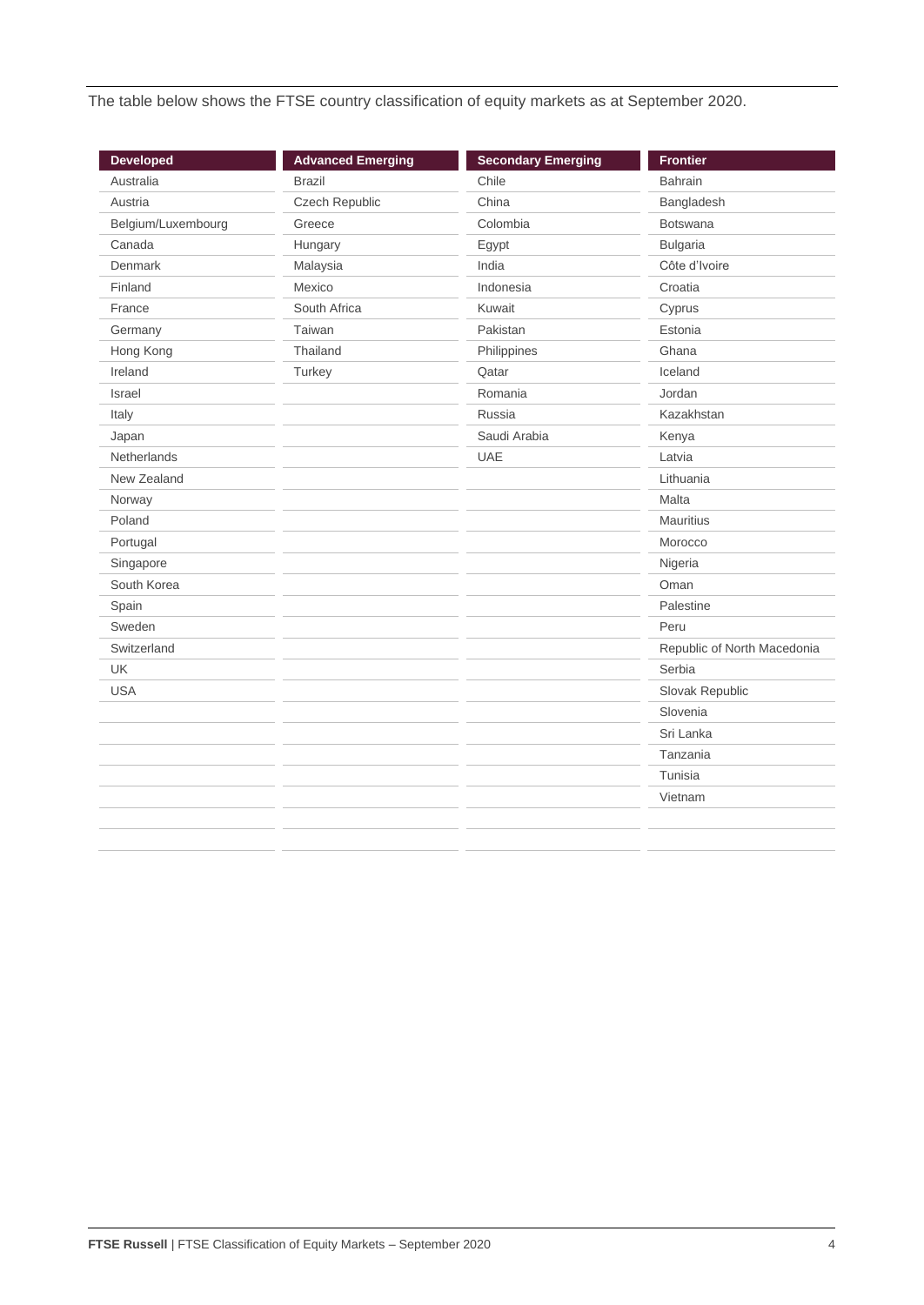### **Matrix of markets**

(Source: FTSE Russell as at September 2020. Past performance is no guarantee of future results. Please see disclaimer for important legal information).

|                            |              |                         | <b>ASIA PACIFIC</b><br><b>SEGMENTS</b><br><b>AMERICAS</b> |                      |                 |                                |                |                |                      |                  |                                              |                                     |                    |                         |                         | <b>EUROPE</b>          |                               |                      |                                    |                                                            |                                 |                               |                               |                          |                                 |                                                   |                                                          |                                                                                                                               |                 | <b>MEA</b>             |                       |                                             |                                                |                                                             |                  |                        |                                                        |                    |                        |                              |                                    |                          |                         |                 |                           |                                  |                           |
|----------------------------|--------------|-------------------------|-----------------------------------------------------------|----------------------|-----------------|--------------------------------|----------------|----------------|----------------------|------------------|----------------------------------------------|-------------------------------------|--------------------|-------------------------|-------------------------|------------------------|-------------------------------|----------------------|------------------------------------|------------------------------------------------------------|---------------------------------|-------------------------------|-------------------------------|--------------------------|---------------------------------|---------------------------------------------------|----------------------------------------------------------|-------------------------------------------------------------------------------------------------------------------------------|-----------------|------------------------|-----------------------|---------------------------------------------|------------------------------------------------|-------------------------------------------------------------|------------------|------------------------|--------------------------------------------------------|--------------------|------------------------|------------------------------|------------------------------------|--------------------------|-------------------------|-----------------|---------------------------|----------------------------------|---------------------------|
|                            |              |                         |                                                           |                      |                 |                                |                |                |                      |                  |                                              |                                     |                    |                         |                         |                        |                               |                      |                                    |                                                            |                                 |                               |                               |                          |                                 |                                                   |                                                          |                                                                                                                               |                 |                        |                       |                                             |                                                |                                                             |                  |                        |                                                        |                    |                        |                              |                                    |                          |                         |                 |                           |                                  |                           |
|                            | All-World    |                         | Developed                                                 | Advanced Emerging    |                 | Secondary Emerging<br>Emerging |                | All-World BRIC |                      | All-World ex USA | All-World ex NA                              | Developed ex USA<br>Developed ex NA | All-World Americas | All-World North America | All-World Latin America | Emerging Latin America | All-World ex Japan            | World ex Japan       | All-World ex Asia                  | Developed ex Japan (FTSE Kaigai)<br>Developed Asia Pacific | Developed Asia Pacific ex Japan | Developed Europe Asia Pacific | All-World Europe-Asia Pacific | All-World Asia Pacific   | All-World Asia Pacific ex Japan | All-World Asia Pacific ex Japan, India & Pakistan | All-World Asia Pacific ex Japan, Australia & New Zealand | All-World Asia ex Japan, Hong Kong, Australia & New Zealand<br>All-World Asia Pacific ex Japan, Australia, New Zealand, India | All-World Asean | All-World Grater China | Emerging Asia Pacific | All-World ex UK                             | Developed ex Eurozone<br>All-World ex Eurozone | Developed ex UK                                             | Developed Europe | Developed Europe ex UK | Developed Europe ex Eurozone ex UK<br>All-World Europe | All-World Eurozone | All-World Europe ex UK | All-World Europe ex Eurozone | All-World Europe ex Eurozone ex UK | All-World Eastern Europe | <b>All-World Nordic</b> | Emerging Europe | All-World ex South Africa | All-World Middle East and Africa |                           |
|                            |              | World                   |                                                           |                      |                 |                                | EMEA           |                |                      |                  |                                              |                                     |                    |                         |                         |                        |                               |                      |                                    |                                                            |                                 |                               |                               |                          |                                 |                                                   |                                                          |                                                                                                                               |                 |                        |                       |                                             |                                                |                                                             |                  |                        |                                                        |                    |                        |                              |                                    |                          |                         |                 |                           |                                  |                           |
| Australia                  |              | $\cdot$ $\cdot$         | $\overline{\phantom{a}}$                                  |                      |                 |                                |                |                |                      |                  | ٠<br>$\blacksquare$                          |                                     |                    |                         |                         |                        |                               | $\blacksquare$       | ×                                  |                                                            |                                 | $\mathbf{r}$                  | ×.                            | $\overline{\phantom{a}}$ | $\mathbf{r}$                    |                                                   |                                                          |                                                                                                                               |                 |                        |                       | $\blacksquare$                              |                                                |                                                             |                  |                        |                                                        |                    |                        |                              |                                    |                          |                         |                 |                           |                                  | Australia                 |
| Austria                    | ×            | ∣.                      | ×                                                         |                      |                 |                                | ×              |                | ×                    |                  | $\blacksquare$<br>$\ddot{\phantom{a}}$       | ×                                   |                    |                         |                         |                        |                               | ×                    |                                    |                                                            |                                 | $\cdot$ .                     | J.                            |                          |                                 |                                                   |                                                          |                                                                                                                               |                 |                        |                       |                                             |                                                | ä,                                                          | à,               | j,                     | ×,                                                     | $\bullet$          | ٠                      |                              |                                    |                          |                         |                 | ł.                        |                                  | Austria                   |
| Belgium/Luxembourg         | $\bullet$    | ı.                      | $\blacksquare$                                            |                      |                 |                                | ä,             |                | ٠                    |                  | ٠<br>$\blacksquare$                          | ×                                   |                    |                         |                         |                        | ٠                             | ٠                    | ٠<br>٠                             |                                                            |                                 | ٠.                            | $\cdot$                       |                          |                                 |                                                   |                                                          |                                                                                                                               |                 |                        |                       |                                             |                                                | ٠                                                           | $\epsilon$       | ٠                      | $\blacksquare$                                         | $\cdot$            | $\bullet$              |                              |                                    |                          |                         |                 | ٠                         |                                  | Belgium/Luxembourg        |
| Brazil                     | $\bullet$    | ×                       |                                                           | $\blacksquare$       | $\cdot$         |                                |                | $\blacksquare$ | ä,                   |                  |                                              |                                     |                    |                         | ٠                       | $\bullet$              | $\epsilon$                    | $\cdot$              |                                    |                                                            |                                 |                               |                               |                          |                                 |                                                   |                                                          |                                                                                                                               |                 |                        |                       | ×<br>٠                                      |                                                |                                                             |                  |                        |                                                        |                    |                        |                              |                                    |                          |                         |                 | ×,                        |                                  | Brazil                    |
| Canada                     |              | $\cdot$ $\cdot$         | $\overline{\phantom{a}}$                                  |                      |                 |                                |                |                | $\blacksquare$       |                  | $\blacksquare$                               |                                     | $\bullet$          |                         |                         |                        | $\overline{\phantom{a}}$      | $\blacksquare$       | ٠<br>×                             |                                                            |                                 |                               |                               |                          |                                 |                                                   |                                                          |                                                                                                                               |                 |                        |                       | $\bullet$                                   | $\sim$<br>$\sim$                               | $\cdot$                                                     |                  |                        |                                                        |                    |                        |                              |                                    |                          |                         |                 | ٠                         |                                  | Canada                    |
| Chile                      |              |                         |                                                           |                      |                 | $\cdot$ .                      |                |                | ×                    |                  | ×                                            |                                     |                    |                         | $\bullet$               | $\bullet$              | ł.                            |                      |                                    |                                                            |                                 |                               |                               |                          |                                 |                                                   |                                                          |                                                                                                                               |                 |                        |                       | ٠<br>٠.                                     |                                                |                                                             |                  |                        |                                                        |                    |                        |                              |                                    |                          |                         |                 | ł.                        |                                  | Chile                     |
| China                      | ×.           |                         |                                                           |                      |                 | $\blacksquare$                 |                | $\blacksquare$ | $\blacksquare$       |                  | $\cdot$                                      |                                     |                    |                         |                         |                        | ×                             |                      |                                    |                                                            |                                 |                               | $\blacksquare$                | ٠.                       | $\mathbf{r}$                    | ٠<br>$\bullet$                                    | н.                                                       | ٠                                                                                                                             |                 | $\cdot$                | ×.                    | $\epsilon$<br>$\overline{\phantom{a}}$      |                                                |                                                             |                  |                        |                                                        |                    |                        |                              |                                    |                          |                         |                 | ٠                         |                                  | China                     |
| Colombia<br>Czech Republic | ×            |                         |                                                           |                      | $\blacksquare$  |                                |                |                | ٠                    |                  |                                              |                                     |                    |                         | ٠                       | $\bullet$              | ٠<br>$\overline{\phantom{a}}$ |                      | ٠                                  |                                                            |                                 |                               |                               |                          |                                 |                                                   |                                                          |                                                                                                                               |                 |                        |                       | ×<br>×                                      |                                                |                                                             |                  |                        |                                                        |                    |                        |                              |                                    |                          |                         |                 | ×,                        |                                  | Colombia                  |
| Denmark                    | $\epsilon$   | $\cdot$ .<br>⊪.         |                                                           | $\ddot{\phantom{a}}$ | ٠.              |                                | ×<br>ä,        |                | ٠<br>$\cdot$         |                  | $\cdot$<br>$\bullet$<br>$\ddot{\phantom{a}}$ |                                     |                    |                         |                         |                        |                               | $\blacksquare$<br>×  | $\overline{\phantom{a}}$<br>×<br>× |                                                            |                                 | ٠.                            | ×<br>×                        |                          |                                 |                                                   |                                                          |                                                                                                                               |                 |                        |                       | ٠<br>$\blacksquare$<br>à,<br>$\blacksquare$ |                                                | ×,                                                          | à,               | Ĭ.                     | ٠<br>í,<br>ä,                                          |                    | $\sim$<br>$\sim$       | $\bullet$<br>$\mathbf{r}$    | $\cdot$<br>ä,                      | ٠                        |                         | ٠               | $\alpha$<br>ł.            |                                  | Czech Republic<br>Denmark |
| Egypt                      | ×.           |                         |                                                           |                      |                 | $\sim$<br>$\blacksquare$       | ×              |                | $\blacksquare$       |                  | ×,                                           |                                     |                    |                         |                         |                        | ٠                             |                      |                                    |                                                            |                                 |                               |                               |                          |                                 |                                                   |                                                          |                                                                                                                               |                 |                        |                       | k,<br>٠.                                    |                                                |                                                             |                  |                        |                                                        |                    |                        |                              |                                    |                          |                         |                 | ×.                        | ×                                | Egypt                     |
| Finland                    | $\bullet$    | $\cdot$                 | ٠                                                         |                      |                 |                                | $\blacksquare$ |                | $\ddot{\phantom{a}}$ |                  | $\blacksquare$<br>$\ddot{\phantom{a}}$       | ٠                                   |                    |                         |                         |                        | $\blacksquare$                | $\cdot$              | ٠                                  |                                                            |                                 | $\blacksquare$                | $\cdot$                       |                          |                                 |                                                   |                                                          |                                                                                                                               |                 |                        |                       | ÷,                                          |                                                | ٠                                                           | $\bullet$        | ×                      | ×                                                      | $\cdot$            |                        |                              |                                    |                          |                         |                 | ä,                        |                                  | Finland                   |
| France                     | ×            | ı.                      | ٠                                                         |                      |                 |                                | ò.             |                | ٠                    |                  | ä,<br>$\ddot{\phantom{a}}$                   | ×                                   |                    |                         |                         |                        | ×                             | $\blacksquare$       | ٠<br>$\bullet$                     |                                                            |                                 | $\cdot$ .                     | $\cdot$                       |                          |                                 |                                                   |                                                          |                                                                                                                               |                 |                        |                       | ٠                                           |                                                | ä,                                                          | à,               | $\cdot$                | $\blacksquare$                                         | $\blacksquare$     | $\blacksquare$         |                              |                                    |                          |                         |                 | ٠                         |                                  | France                    |
| Germany                    | ×            | ∣.                      | ٠                                                         |                      |                 |                                | ò.             |                | $\cdot$              |                  | $\cdot$<br>$\ddot{\phantom{a}}$              | ٠                                   |                    |                         |                         |                        | ×                             | ×                    | ×<br>$\overline{\phantom{a}}$      |                                                            |                                 |                               | ٠۱.                           |                          |                                 |                                                   |                                                          |                                                                                                                               |                 |                        |                       |                                             |                                                | $\blacksquare$                                              | $\bullet$        | ×                      | ×                                                      | $\bullet$          |                        |                              |                                    |                          |                         |                 | ł.                        |                                  | Germany                   |
| Greece                     | $\epsilon$   | ×                       |                                                           | $\blacksquare$       | ٠.              |                                | ×,             |                | ä,                   |                  | ä,                                           |                                     |                    |                         |                         |                        | ä,                            | ×                    |                                    |                                                            |                                 |                               | $\blacksquare$                |                          |                                 |                                                   |                                                          |                                                                                                                               |                 |                        |                       |                                             |                                                |                                                             |                  |                        | ×                                                      | $\bullet$          |                        |                              |                                    |                          |                         | ٠               | $\epsilon$                |                                  | Greece                    |
| Hong Kong                  | $\bullet$    | $\cdot$                 |                                                           |                      |                 |                                |                |                | ٠                    |                  | ٠<br>٠                                       | ٠                                   |                    |                         |                         |                        | $\blacksquare$                | ×                    |                                    | ×<br>٠                                                     | ٠                               | $\blacksquare$                | $\cdot$                       | $\blacksquare$           |                                 | $\blacksquare$<br>٠                               |                                                          |                                                                                                                               |                 | $\blacksquare$         |                       | ×<br>٠                                      |                                                | ×                                                           |                  |                        |                                                        |                    |                        |                              |                                    |                          |                         |                 | ×                         |                                  | Hong Kong                 |
| Hungary                    | ٠            | ٠.                      |                                                           | $\ddot{\phantom{a}}$ | ٠.              |                                | ×,             |                | ×                    |                  | ×,                                           |                                     |                    |                         |                         |                        | $\epsilon$                    | $\cdot$              |                                    |                                                            |                                 |                               | ×                             |                          |                                 |                                                   |                                                          |                                                                                                                               |                 |                        |                       | ×<br>×                                      |                                                |                                                             |                  |                        | ×                                                      |                    | $\sim$                 | $\bullet$                    | $\blacksquare$                     | ×                        |                         | $\epsilon$      | $\bullet$                 |                                  | Hungary                   |
| India                      | $\mathbf{r}$ |                         |                                                           |                      | ٠               | $\blacksquare$                 |                | $\blacksquare$ | $\blacksquare$       |                  | $\bullet$                                    |                                     |                    |                         |                         |                        | $\ddot{\phantom{a}}$          |                      |                                    |                                                            |                                 |                               | $\blacksquare$                | $\blacksquare$           | $\overline{\phantom{a}}$        | $\cdot$                                           | $\blacksquare$                                           |                                                                                                                               |                 |                        | ×.                    | $\bullet$<br>$\overline{\phantom{a}}$       |                                                |                                                             |                  |                        |                                                        |                    |                        |                              |                                    |                          |                         |                 | ×                         |                                  | India                     |
| Indonesia                  |              |                         |                                                           |                      |                 | $\cdot$ .                      |                |                | ×,                   |                  | ä,                                           |                                     |                    |                         |                         |                        | ł.                            |                      |                                    |                                                            |                                 |                               |                               | $\ddot{\phantom{1}}$     | $\bullet$                       | $\cdot$<br>$\blacksquare$                         | ۰.                                                       | $\cdot$ .                                                                                                                     | ł.              |                        | ×,                    | $\epsilon$                                  |                                                |                                                             |                  |                        |                                                        |                    |                        |                              |                                    |                          |                         |                 | ł.                        |                                  | Indonesia                 |
| Ireland                    | ×            | Ŀ.                      | ٠                                                         |                      |                 |                                | ×              |                | $\ddot{\phantom{a}}$ |                  | $\bullet$<br>$\bullet$                       | ×                                   |                    |                         |                         |                        | $\epsilon$                    | ٠                    | ٠<br>٠                             |                                                            |                                 | ٠                             | ×                             |                          |                                 |                                                   |                                                          |                                                                                                                               |                 |                        |                       | ٠                                           |                                                | $\blacksquare$                                              | $\bullet$        |                        | ×,                                                     | $\bullet$          |                        |                              |                                    |                          |                         |                 | ×,                        |                                  | Ireland                   |
| Israel                     | ×            | ∣.                      | ٠                                                         |                      |                 |                                | ò.             |                | ٠                    |                  | ٠<br>$\ddot{\phantom{a}}$                    |                                     |                    |                         |                         |                        | ×                             | $\cdot$              | ł,<br>٠                            |                                                            |                                 |                               |                               |                          |                                 |                                                   |                                                          |                                                                                                                               |                 |                        |                       | ×<br>٠                                      |                                                | ä,                                                          |                  |                        |                                                        |                    |                        |                              |                                    |                          |                         |                 | ٠                         | ٠                                | Israel                    |
| Italy                      |              | $\cdot$ $\cdot$         | $\blacksquare$                                            |                      |                 |                                | ×,             |                | ٠                    |                  | $\epsilon$<br>$\bullet$                      | $\mathbf{r}$                        |                    |                         |                         |                        | $\blacksquare$                | $\sim$ $\sim$        | ٠                                  |                                                            |                                 | $\cdot$ .                     | ×                             |                          |                                 |                                                   |                                                          |                                                                                                                               |                 |                        |                       | $\mathbf{r}$                                |                                                | ٠                                                           | ٠                |                        | $\cdot$                                                | $\sim$             | $\blacksquare$         |                              |                                    |                          |                         |                 | ×,                        |                                  | Italy                     |
| Japan                      | $\epsilon$   | $\vert \cdot \vert$     |                                                           |                      |                 |                                |                |                | ×,                   |                  | $\blacksquare$<br>$\ddot{\phantom{a}}$       | ×                                   |                    |                         |                         |                        |                               |                      |                                    |                                                            |                                 | . .                           | $\cdot$                       |                          |                                 |                                                   |                                                          |                                                                                                                               |                 |                        |                       | à,<br>$\epsilon$                            | $\bullet$                                      | ä,                                                          |                  |                        |                                                        |                    |                        |                              |                                    |                          |                         |                 | í,                        |                                  | Japan                     |
| Kuwait                     | ×.           |                         |                                                           |                      |                 | $\cdot$ $\cdot$ $\cdot$        | ×              |                | ×                    |                  | ä,                                           |                                     |                    |                         |                         |                        | ×                             |                      |                                    |                                                            |                                 |                               |                               |                          |                                 |                                                   |                                                          |                                                                                                                               |                 |                        |                       | k.<br>$\blacksquare$                        |                                                |                                                             |                  |                        |                                                        |                    |                        |                              |                                    |                          |                         |                 | ×.                        | ٠                                | Kuwait                    |
| Korea                      | $\bullet$    | ∣.                      | ٠                                                         |                      |                 |                                |                |                | ×                    |                  | $\blacksquare$<br>$\ddot{\phantom{a}}$       |                                     |                    |                         |                         |                        | $\blacksquare$                | ٠                    |                                    | $\bullet$<br>٠                                             | $\bullet$                       | $\blacksquare$                | $\blacksquare$                | $\blacksquare$           | $\blacksquare$                  | $\cdot$<br>٠                                      | $\cdot$                                                  | $\cdot$                                                                                                                       |                 |                        |                       | $\cdot$<br>×                                | $\bullet$                                      | ä,                                                          |                  |                        |                                                        |                    |                        |                              |                                    |                          |                         |                 | ×,                        |                                  | Korea                     |
| Malaysia                   |              | $\cdot$ $\cdot$         |                                                           | ٠                    | ٠.              |                                |                |                | ٠                    |                  | $\cdot$                                      |                                     |                    |                         |                         |                        | ×,                            | $\cdot$              |                                    |                                                            |                                 |                               | $\epsilon$                    | $\blacksquare$           | $\bullet$                       | $\cdot$<br>$\blacksquare$                         | $\cdot$                                                  | $\sim$                                                                                                                        | ×               |                        | $\bullet$             | $\bullet$<br>$\blacksquare$                 |                                                |                                                             |                  |                        |                                                        |                    |                        |                              |                                    |                          |                         |                 | ×,                        |                                  | Malaysia                  |
| Mexico                     |              | $\cdot$ $\cdot$         |                                                           | $\ddot{\phantom{a}}$ | ۱.              |                                |                |                |                      | $\blacksquare$   | $\cdot$                                      |                                     |                    |                         | $\bullet$               | $\bullet$              | $\blacksquare$                | $\cdot$              |                                    |                                                            |                                 |                               |                               |                          |                                 |                                                   |                                                          |                                                                                                                               |                 |                        |                       | $\bullet$<br>$\blacksquare$                 |                                                |                                                             |                  |                        |                                                        |                    |                        |                              |                                    |                          |                         |                 | ×                         |                                  | Mexico                    |
| Netherlands                | ٠            | ι.                      |                                                           |                      |                 |                                | ×,             |                | $\blacksquare$       |                  | $\bullet$<br>$\bullet$                       | ٠                                   |                    |                         |                         |                        | ä,                            | ×                    | ٠<br>٠                             |                                                            |                                 | ٠.                            | ×                             |                          |                                 |                                                   |                                                          |                                                                                                                               |                 |                        |                       | ×                                           |                                                | $\blacksquare$                                              | ×                | ×                      | ×,                                                     | $\bullet$          | $\mathbf{r}$           |                              |                                    |                          |                         |                 | ×                         |                                  | Netherlands               |
| New Zealand                | ×            | $\cdot$                 | ٠                                                         |                      |                 |                                |                |                | ×                    |                  | $\blacksquare$<br>$\ddot{\phantom{a}}$       | ×                                   |                    |                         |                         |                        | $\blacksquare$                | $\cdot$              |                                    | ×,<br>$\bullet$                                            | $\cdot$                         | $\blacksquare$                | $\blacksquare$                | $\blacksquare$           | $\blacksquare$                  | ×,                                                |                                                          |                                                                                                                               |                 |                        |                       | ×<br>٠                                      | $\mathbf{r}$                                   | ×,                                                          |                  |                        |                                                        |                    |                        |                              |                                    |                          |                         |                 | ł.                        |                                  | New Zealand               |
| Norway                     |              | $\cdot$ $\cdot$ $\cdot$ |                                                           |                      |                 |                                | $\bullet$      |                |                      | $\blacksquare$   | $\bullet$<br>$\cdot$                         | ٠.                                  |                    |                         |                         |                        | $\blacksquare$                | $\sim$ $\sim$ $\sim$ |                                    |                                                            |                                 | . .                           | $\cdot$                       |                          |                                 |                                                   |                                                          |                                                                                                                               |                 |                        |                       | $\bullet$                                   |                                                | $  \cdot   \cdot   \cdot   \cdot   \cdot   \cdot   \cdot  $ |                  |                        | $\cdot$                                                |                    |                        | $\cdot$ $\cdot$ $\cdot$      | $\cdot$                            |                          | $\bullet$               |                 | ٠                         |                                  | Norway                    |
| Pakistan                   | $\epsilon$   |                         |                                                           |                      |                 | $\cdot$ $\cdot$                |                |                |                      | $\blacksquare$   | $\bullet$                                    |                                     |                    |                         |                         |                        | ×                             |                      |                                    |                                                            |                                 |                               | $\blacksquare$                | $\vert \cdot \vert$      | $\blacksquare$                  | ×,                                                |                                                          |                                                                                                                               |                 |                        | $\epsilon$            | $\blacksquare$<br>$\blacksquare$            |                                                |                                                             |                  |                        |                                                        |                    |                        |                              |                                    |                          |                         |                 | ×                         |                                  | Pakistan                  |
| Philippines                | $\epsilon$   |                         |                                                           |                      |                 | $\cdot$ .                      |                |                |                      | ¥.               | $\cdot$                                      |                                     |                    |                         |                         |                        | ×,                            |                      |                                    |                                                            |                                 |                               | $\epsilon$                    |                          | $-1 - 1 - 1 -$                  |                                                   |                                                          | $\vert \cdot \vert \cdot \vert$ .                                                                                             |                 |                        | ×.                    | à.<br>×                                     |                                                |                                                             |                  |                        |                                                        |                    |                        |                              |                                    |                          |                         |                 | ×,                        |                                  | Philippines               |
| Poland                     | $\bullet$    | Ŀ.                      | $\blacksquare$                                            |                      |                 |                                | $\blacksquare$ |                | $\cdot$              |                  | $\blacksquare$<br>$\blacksquare$             | $\bullet$                           |                    |                         |                         |                        | $\blacksquare$                | $\cdot$              | $\bullet$<br>٠                     |                                                            |                                 | ٠                             | ×                             |                          |                                 |                                                   |                                                          |                                                                                                                               |                 |                        |                       | $\bullet$                                   | $\bullet$<br>$\bullet$                         | ٠                                                           | $\bullet$        | $\blacksquare$         | ò.<br>×                                                |                    | $\bullet$              | ×.                           | $\bullet$                          |                          |                         |                 | $\epsilon$                |                                  | Poland                    |
| Portugal                   |              | $\cdot$ $\cdot$         | $\blacksquare$                                            |                      |                 |                                | ×,             |                |                      | $\bullet$        | $\blacksquare$<br>$\blacksquare$             | ٠                                   |                    |                         |                         |                        | $\epsilon$                    | ٠.                   | ٠<br>$\sim$                        |                                                            |                                 | $\cdot$ .                     | $\cdot$                       |                          |                                 |                                                   |                                                          |                                                                                                                               |                 |                        |                       | ٠                                           |                                                | $\blacksquare$                                              | $\bullet$        | $\bullet$              | $\blacksquare$                                         | $\bullet$          | $\bullet$              |                              |                                    |                          |                         |                 | $\bullet$                 |                                  | Portugal                  |
| Qatar                      | ٠            |                         |                                                           |                      |                 | $\cdot$ $\cdot$ $\cdot$        | ×.             |                |                      | $\cdot$          | $\bullet$                                    |                                     |                    |                         |                         |                        | $\epsilon$                    |                      | ٠                                  |                                                            |                                 |                               |                               |                          |                                 |                                                   |                                                          |                                                                                                                               |                 |                        |                       | $\bullet$<br>٠.                             |                                                |                                                             |                  |                        |                                                        |                    |                        |                              |                                    |                          |                         |                 | $\cdot$ .                 |                                  | Qatar                     |
| Romania                    | ×            |                         |                                                           |                      |                 | $\cdot$ .                      | ×,             | $\cdot$        |                      | $\bullet$        | $\blacksquare$                               |                                     |                    |                         |                         |                        | ×,                            |                      | ×,                                 |                                                            |                                 |                               | ×                             |                          |                                 |                                                   |                                                          |                                                                                                                               |                 |                        |                       | à.<br>٠.                                    |                                                |                                                             |                  |                        | ä,                                                     |                    |                        | $\cdot$ $\cdot$              | $\cdot$                            | ۱.                       |                         | $\blacksquare$  | ь.                        |                                  | Romania                   |
| Russia                     | ×            |                         |                                                           |                      | $\blacksquare$  | $\sim$                         | ٠              | $\cdot$        | $\bullet$            |                  | $\cdot$                                      |                                     |                    |                         |                         |                        | $\epsilon$                    |                      | ×.                                 |                                                            |                                 |                               | $\epsilon$                    |                          |                                 |                                                   |                                                          |                                                                                                                               |                 |                        |                       | à.<br>٠.                                    |                                                |                                                             |                  |                        | ×                                                      |                    |                        | $\cdot$ $\cdot$              | $\blacksquare$                     | ۱.                       |                         | ٠               | ×,                        |                                  | Russia                    |
| Saudi Arabia               | ×            |                         |                                                           |                      |                 | $\cdot$ $\cdot$ $\cdot$        | $\bullet$      |                | $\blacksquare$       |                  | $\blacksquare$                               |                                     |                    |                         |                         |                        | $\epsilon$                    |                      | ٠                                  |                                                            |                                 |                               |                               |                          |                                 |                                                   |                                                          |                                                                                                                               |                 |                        |                       | $\bullet$<br>$\cdot$                        |                                                |                                                             |                  |                        |                                                        |                    |                        |                              |                                    |                          |                         |                 | ٠                         | ٠                                | Saudi Arabia              |
| Singapore                  |              | $\cdot$ $\cdot$         | $\blacksquare$                                            |                      |                 |                                |                |                |                      | $\bullet$        | $\bullet$<br>$\cdot$                         | ٠                                   |                    |                         |                         |                        | $\blacksquare$                | $\blacksquare$       |                                    | .                                                          |                                 |                               |                               |                          | .                               |                                                   | . .                                                      | $\sim$                                                                                                                        |                 |                        |                       | $\bullet$                                   | . .<br>$\sim$                                  | $\cdot$                                                     |                  |                        |                                                        |                    |                        |                              |                                    |                          |                         |                 | ×.                        |                                  | Singapore                 |
| South Africa               |              | $\cdot$ .               |                                                           | ä,                   | ٠.              |                                | ä,             |                |                      | $\cdot$          | $\cdot$                                      |                                     |                    |                         |                         |                        | ä,                            | $\cdot$              |                                    |                                                            |                                 |                               |                               |                          |                                 |                                                   |                                                          |                                                                                                                               |                 |                        |                       | à.<br>$\cdot$                               |                                                |                                                             |                  |                        |                                                        |                    |                        |                              |                                    |                          |                         |                 |                           | ×,                               | South Africa              |
| Spain                      |              | $\cdot$ $\cdot$         | ٠                                                         |                      |                 |                                | $\blacksquare$ |                |                      | $\blacksquare$   | $\mathbf{r}$<br>$\bullet$                    | $\mathbf{r}$                        |                    |                         |                         |                        | ä,                            | $\cdot$              | ٠<br>٠                             |                                                            |                                 |                               | $\cdot \mid \cdot$            |                          |                                 |                                                   |                                                          |                                                                                                                               |                 |                        |                       | ٠                                           |                                                | $\cdot$                                                     | $\epsilon$       | ×                      | ×,                                                     | $\epsilon$         | $\mathbf{r}$           |                              |                                    |                          |                         |                 | ×.                        |                                  | Spain                     |
| Sweden                     | $\bullet$    | Ŀ.                      | ٠                                                         |                      |                 |                                | $\bullet$      |                | ×,                   |                  | $\blacksquare$<br>$\blacksquare$             | ×                                   |                    |                         |                         |                        | $\blacksquare$                | $\cdot$              | ä,<br>٠                            |                                                            |                                 | ٠.                            | $\bullet$                     |                          |                                 |                                                   |                                                          |                                                                                                                               |                 |                        |                       | ×<br>$\bullet$                              | ٠                                              | $\blacksquare$                                              | $\bullet$        | $\blacksquare$         | $\blacksquare$<br>$\bullet$                            |                    | $\mathbf{r}$           | $\blacksquare$               | $\blacksquare$                     |                          | $\blacksquare$          |                 | ×,                        |                                  | Sweden                    |
| Switzerland                |              | $\cdot$ $\cdot$ $\cdot$ |                                                           |                      |                 |                                | $\epsilon$     |                |                      | $\blacksquare$   | $\bullet$<br>$\cdot$                         | $\bullet$                           |                    |                         |                         |                        | $\blacksquare$                | $\sim$ $\sim$ $\sim$ |                                    |                                                            |                                 |                               | $\cdot$ $\cdot$               |                          |                                 |                                                   |                                                          |                                                                                                                               |                 |                        |                       | $\bullet$                                   | $\sim$<br>$\sim$                               | $\blacksquare$                                              | $\bullet$        | H.                     | $\bullet$<br>$\cdot$                                   |                    |                        | $\cdot$ $\cdot$              | $\cdot$                            |                          |                         |                 | $\epsilon$                |                                  | Switzerland               |
| Taiwan                     |              | $\cdot$ $\cdot$         |                                                           |                      | $\cdot$ $\cdot$ |                                |                |                |                      | $\blacksquare$   | $\cdot$                                      |                                     |                    |                         |                         |                        | ×,                            | $\cdot$              |                                    |                                                            |                                 |                               | $\epsilon$                    | $\cdot$ $\cdot$          |                                 | ь.<br>$\mathbf{I}$                                | $\mathbf{I}$                                             | $\blacksquare$                                                                                                                |                 | $\cdot$                | $\epsilon$            | $\bullet$<br>٠.                             |                                                |                                                             |                  |                        |                                                        |                    |                        |                              |                                    |                          |                         |                 | ×                         |                                  | Taiwan                    |
| Thailand                   |              | $\cdot$ $\cdot$         |                                                           | $\blacksquare$       | ۱.              |                                |                |                |                      | $\cdot$          | $\bullet$                                    |                                     |                    |                         |                         |                        | ä,                            | $\cdot$              |                                    |                                                            |                                 |                               | ×                             | $\blacksquare$           | $\sim$                          | $\blacksquare$<br>$\cdot$                         | $\cdot$ .                                                | $\epsilon$                                                                                                                    | ł.              |                        | $\mathbf{r}$          | à.<br>٠                                     |                                                |                                                             |                  |                        |                                                        |                    |                        |                              |                                    |                          |                         |                 | ×                         |                                  | Thailand                  |
| Turkey                     |              | $\cdot$ $\cdot$         |                                                           | $\blacksquare$       | ٠.              |                                | $\blacksquare$ |                | $\cdot$              |                  | $\cdot$                                      |                                     |                    |                         |                         |                        | $\blacksquare$                | $\sim$<br>×          |                                    |                                                            |                                 |                               | $\blacksquare$                |                          |                                 |                                                   |                                                          |                                                                                                                               |                 |                        |                       | ٠.<br>٠                                     |                                                |                                                             |                  |                        | ł,                                                     |                    | $\mathbf{r}$           | $\blacksquare$               | $\cdot$                            | ×                        |                         | $\epsilon$      | $\bullet$                 |                                  | Turkey                    |
| UAE                        | $\sim$ 1     |                         |                                                           |                      |                 | $\blacksquare$                 | ×,<br>$\sim$   |                |                      | ٠                | ×,                                           |                                     |                    |                         |                         |                        | $\epsilon$                    |                      | $\bullet$                          |                                                            |                                 |                               |                               |                          |                                 |                                                   |                                                          |                                                                                                                               |                 |                        |                       | $\bullet$<br>$\bullet$                      |                                                |                                                             |                  |                        |                                                        |                    |                        |                              |                                    |                          |                         |                 | $\cdot$ .                 | $\cdot$                          | UAE                       |
| UK                         |              | $\cdot$ $\cdot$ $\cdot$ |                                                           |                      |                 |                                | $\bullet$      |                |                      | $\cdot$          | $\sim$<br>$\bullet$                          | ٠                                   |                    |                         |                         |                        | $\blacksquare$                | $\cdot$ $\cdot$      | ×                                  |                                                            |                                 |                               | $\cdot$ $\cdot$               |                          |                                 |                                                   |                                                          |                                                                                                                               |                 |                        |                       |                                             | $\bullet$<br>$\overline{\phantom{a}}$          |                                                             | $\overline{a}$   |                        | ×                                                      |                    |                        | ä,                           |                                    |                          |                         |                 | ×                         |                                  | UK                        |
| USA                        |              | $\cdot$ $\cdot$ $\cdot$ |                                                           |                      |                 |                                |                |                |                      |                  |                                              |                                     |                    |                         |                         |                        | ä,                            | $\cdot$ $\cdot$      |                                    |                                                            |                                 |                               |                               |                          |                                 |                                                   |                                                          |                                                                                                                               |                 |                        |                       | $\cdot$                                     |                                                |                                                             |                  |                        |                                                        |                    |                        |                              |                                    |                          |                         |                 |                           |                                  | <b>USA</b>                |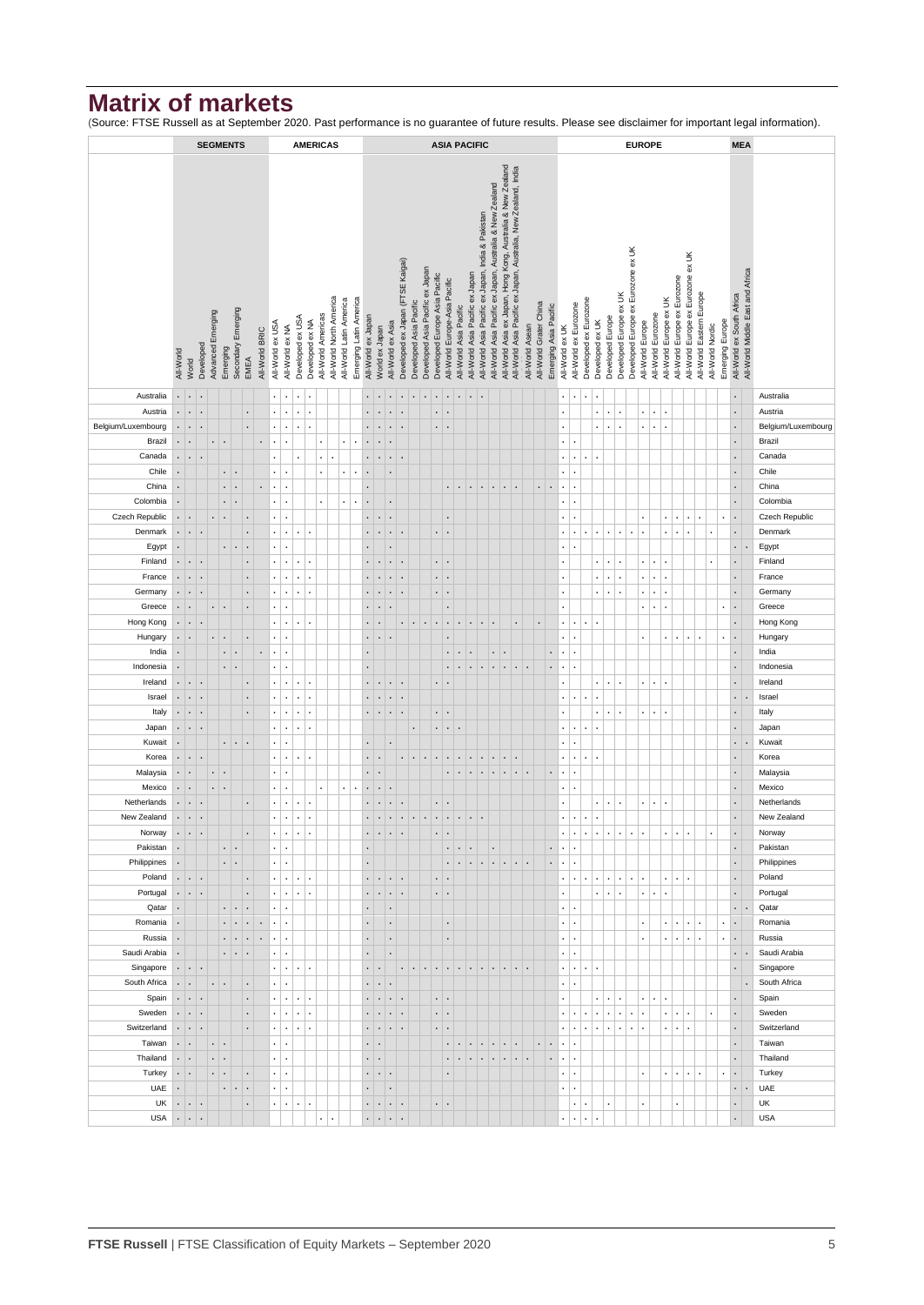#### **For more information about our indexes, please visit ftserussell.com.**

© 2020 London Stock Exchange Group plc and its applicable group undertakings (the "LSE Group"). The LSE Group includes (1) FTSE International Limited ("FTSE"), (2) Frank Russell Company ("Russell"), (3) FTSE Global Debt Capital Markets Inc. and FTSE Global Debt Capital Markets Limited (together, "FTSE Canada"), (4) MTSNext Limited ("MTSNext"), (5) Mergent, Inc. ("Mergent"), (6) FTSE Fixed Income LLC ("FTSE FI"), (7) The Yield Book Inc ("YB") and (8) Beyond Ratings S.A.S. ("BR"). All rights reserved.

FTSE Russell® is a trading name of FTSE, Russell, FTSE Canada, MTSNext, Mergent, FTSE FI, YB and BR. "FTSE®", "Russell®", "FTSE Russell<sup>®</sup>", "MTS<sup>®</sup>", "FTSE4Good<sup>®</sup>", "ICB®", "Mergent®", "The Yield Book®", "Beyond Ratings®" and all other trademarks and service marks used herein (whether registered or unregistered) are trademarks and/or service marks owned or licensed by the applicable member of the LSE Group or their respective licensors and are owned, or used under licence, by FTSE, Russell, MTSNext, FTSE Canada, Mergent, FTSE FI, YB or BR. FTSE International Limited is authorised and regulated by the Financial Conduct Authority as a benchmark administrator.

All information is provided for information purposes only. All information and data contained in this publication is obtained by the LSE Group, from sources believed by it to be accurate and reliable. Because of the possibility of human and mechanical error as well as other factors, however, such information and data is provided "as is" without warranty of any kind. No member of the LSE Group nor their respective directors, officers, employees, partners or licensors make any claim, prediction, warranty or representation whatsoever, expressly or impliedly, either as to the accuracy, timeliness, completeness, merchantability of any information or of results to be obtained from the use of FTSE Russell products, including but not limited to indexes, data and analytics, or the fitness or suitability of the FTSE Russell products for any particular purpose to which they might be put. Any representation of historical data accessible through FTSE Russell products is provided for information purposes only and is not a reliable indicator of future performance.

No responsibility or liability can be accepted by any member of the LSE Group nor their respective directors, officers, employees, partners or licensors for (a) any loss or damage in whole or in part caused by, resulting from, or relating to any error (negligent or otherwise) or other circumstance involved in procuring, collecting, compiling, interpreting, analysing, editing, transcribing, transmitting, communicating or delivering any such information or data or from use of this document or links to this document or (b) any direct, indirect, special, consequential or incidental damages whatsoever, even if any member of the LSE Group is advised in advance of the possibility of such damages, resulting from the use of, or inability to use, such information.

No member of the LSE Group nor their respective directors, officers, employees, partners or licensors provide investment advice and nothing contained herein or accessible through FTSE Russell products, including statistical data and industry reports, should be taken as constituting financial or investment advice or a financial promotion.

Past performance is no guarantee of future results. Charts and graphs are provided for illustrative purposes only. Index returns shown may not represent the results of the actual trading of investable assets. Certain returns shown may reflect back-tested performance. All performance presented prior to the index inception date is back-tested performance. Back-tested performance is not actual performance, but is hypothetical. The back-test calculations are based on the same methodology that was in effect when the index was officially launched. However, back-tested data may reflect the application of the index methodology with the benefit of hindsight, and the historic calculations of an index may change from month to month based on revisions to the underlying economic data used in the calculation of the index.

This document may contain forward-looking assessments. These are based upon a number of assumptions concerning future conditions that ultimately may prove to be inaccurate. Such forward-looking assessments are subject to risks and uncertainties and may be affected by various factors that may cause actual results to differ materially. No member of the LSE Group nor their licensors assume any duty to and do not undertake to update forward-looking assessments.

No part of this information may be reproduced, stored in a retrieval system or transmitted in any form or by any means, electronic, mechanical, photocopying, recording or otherwise, without prior written permission of the applicable member of the LSE Group. Use and distribution of the LSE Group data requires a licence from FTSE, Russell, FTSE Canada, MTSNext, Mergent, FTSE FI, YB, BR and/or their respective licensors.